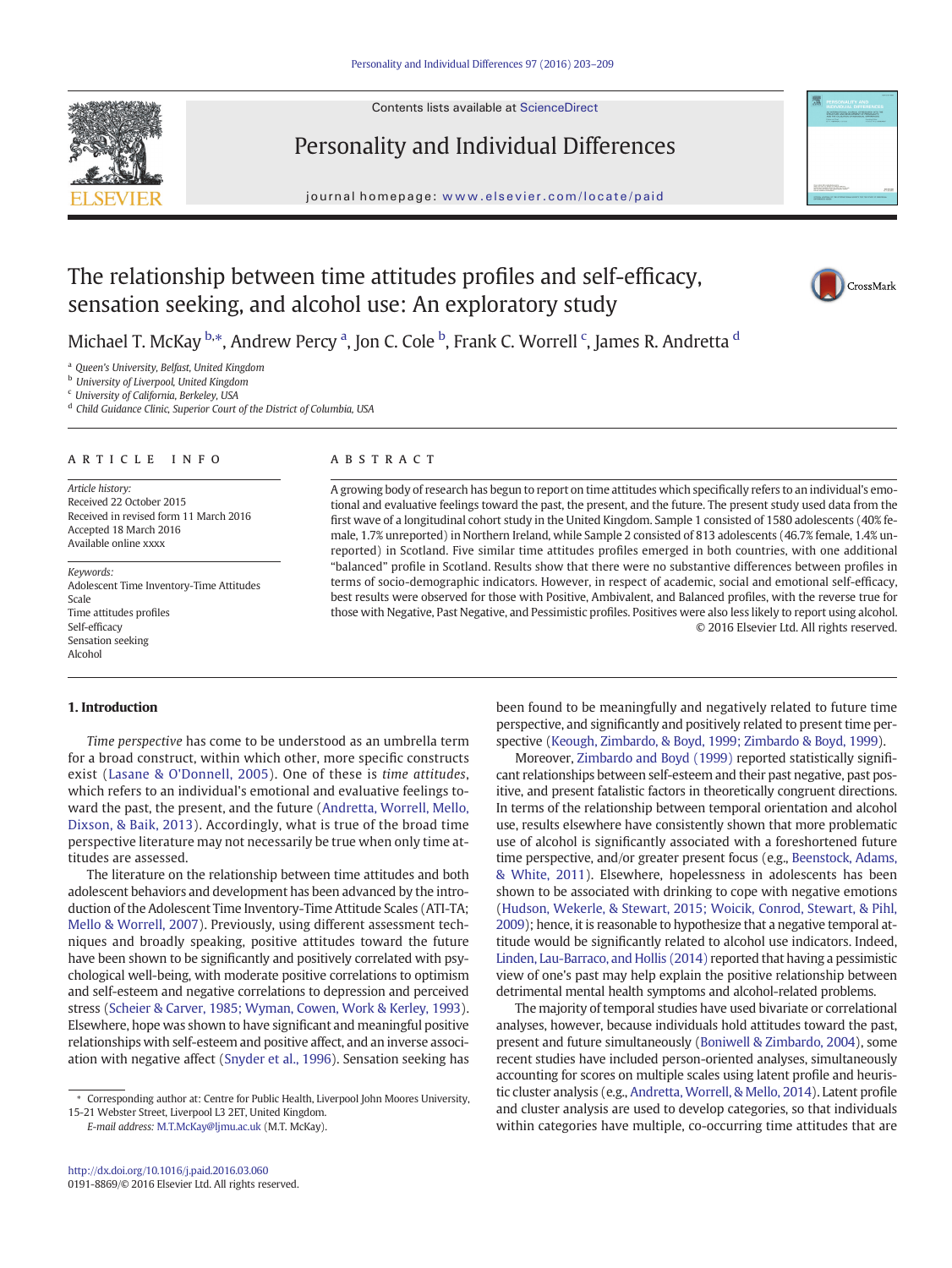as similar as possible and as dissimilar as possible with individuals between categories ([Bergman, Magnusson, & El-Khouri, 2003\)](#page--1-0).

[Buhl and Linder \(2009\)](#page--1-0) reported that those with Optimistic, Balanced, and Ambivalent ATI-TA profiles reported significantly higher scores for life satisfaction, self-efficacy, perspective taking, trust in school, perceived support in school, and teacher/student relationships than adolescents with Tendentially Pessimistic or Pessimistic profiles. Subsequently, [Andretta et al. \(2014\)](#page--1-0) found that positive ATI-TA profiles were associated with higher self-esteem and educational expectations and lower perceived stress. However, to date, there has been no data published on the association between ATI-TA profiles and adolescent alcohol use. This is an emerging literature and on-going research is needed to investigate the relationship of time attitudes profiles to other constructs.

The present study sought to examine (a) the viability of time attitude profiles in young adolescents, (b) to what extent, these relate meaningfully to a variety of other constructs, and (c) if there were socio-demographic differences in time attitude profiles. We included the third question based on the interesting and counter-intuitive findings of [Andretta et al. \(2013\)](#page--1-0), who reported that the majority of low SES adolescents in their study had Positive or Balanced time attitude profiles, while the highest frequencies of negative time attitude profiles (i.e., Negatives and Pessimists) and the lowest frequencies of positive time attitude profiles were in high SES adolescents. However, this finding needs to be contextualized within the broader temporal literature. Where other studies examining the relationship between SES and time perspective have examined income, education, and occupation, they have yielded generally low correlations (e.g. [Guthrie, Butler, &](#page--1-0) [Ward, 2009; Zimbardo & Boyd, 1999\)](#page--1-0).

Based on previous research, we hypothesized that there would be no association between time attitude profiles and socioeconomic status. As our measures were of alcohol use generally and not problematic alcohol use, it was not clear if there would be a relationship with time profiles. However, to the extent that any alcohol use in early adolescence is considered problematic, we hypothesized that adolescents with positive profiles would be less likely to drink than those with negative profiles. We also hypothesized that individuals with more positive profiles would report higher self-efficacy than individuals with more negative profiles.

#### 2. Methods

#### 2.1. Participants

Data were from two independent samples in the UK. At the time of data collection participants were in school Grade 8 (aged 12–13 years old). Sample 1 consisted of 1580 adolescents (40% females, 1.7% unreported) attending secondary schools in Northern Ireland.

Sample 2 consisted of 813 adolescents (46.7% female, 1.4% unreported) attending secondary schools in Scotland. Both groups of adolescents completed the ATI-TA alongside several other questionnaires as part of a large scale representative longitudinal study. The present study reports on available baseline data.

#### 2.2. Measures

The ATI-TA is a 30-item instrument with six 5-item subscales assessing Past Negative, Past Positive, Present Negative, Present Positive, Future Negative, and Future Positive attitudes (e.g., "I look forward to my future", or, "The past is full of happy memories"). ATI-TA items are scored on a 5-point Likert scale with verbal and numerical anchors  $(1 = totally disagree, 5 = totally agree)$ . Recently, using data gathered from adolescents in both Scotland and Northern Ireland, authors (blinded) reported good internal consistency for subscale scores in both samples (.68 ≤  $\alpha$  ≤ .83), good structural validity (.950 ≤ CFI ≤ .957;  $RMSEA = .057$ ).

The Self-Efficacy Questionnaire for Children (SEQ-C; [Muris, 2001](#page--1-0)) contains 21 items assessing three domains of self-efficacy: (a) academic self-efficacy (e.g., "How well do you succeed in passing all subjects?",  $\alpha$  current study = .84), (b) emotional self-efficacy (e.g., "How well can you control your feelings?",  $\alpha$  current study = .78), and (c) social self-efficacy (e.g., "How well do you succeed in staying friends with other children?",  $\alpha$  current study = .68). Each subscale consists of seven items, and respondents rate their competence in each selfefficacy domain on a 5-point Likert scale ( $1 = not at all$ ;  $5 = very well$ ). SEQ-C subscale scores have been found to be structurally valid and internally consistent ( $\alpha$  > .80; [Muris, 2001](#page--1-0)).

Sensation seeking was measured using the four-item Brief Sensation Seeking Scale (BSSS-4; [Stephenson, Hoyle, Palmgreen, & Slater, 2003](#page--1-0)). Responses to the four items (e.g., "I like to do frightening things") were given on a 5-point Likert scale ranging from strongly disagree (1) to strongly agree (5). Scores in the present study were found to be internally consistent (α current study = .79).

Alcohol use was assessed using two questions concerning the consumption of a full alcoholic drink with answer options yes/no. Participants were asked if they had ever consumed a full alcoholic drink (lifetime use) and if they had consumed one in the past month.

Information was gathered on gender, and free school meals entitlement, an imperfect proxy for low-income families, and thus socioeconomic status ([Hobbs & Vignoles, 2007\)](#page--1-0).

#### 2.3. Analyses

STATA13 software was used to conduct Ward's hierarchical cluster analysis of ATI-TA scores, and to identify a set of potential solutions using two stopping rules: (a) Caliń[ski and Harabasz \(1974\)](#page--1-0) pseudo-F index and (b) [Duda and Hart's \(1973\)](#page--1-0)  $Je(2)/Je(1)$  index with associated pseudo-T-squared. Cluster solutions were validated in several ways. First, K-means iterative partitioning was applied to the data to validate Ward's solutions, and to provide cluster assignments for the subsequent analyses. Second, homogeneity of ATI-TA scores within each cluster had to meet the recommended cutoff (i.e.,  $EV \ge 67$ ; [Bergman et al., 2003](#page--1-0)). Third, T-scores were plotted to examine distinctions between and across potential profiles (see [Figs. 1 and 2\)](#page--1-0). SPSS (V21) was used to compute correlations and descriptive data, as well as t-tests between profiles and scores on dependent measures. Effect size differences were computed using Hedge's g.

### 3. Results

Descriptive data are contained in [Table 1:](#page--1-0) means, standard deviations, subscale intercorrelations, and internal consistency estimates by sample. In all three temporal domains, mean scores for the positive valance are almost twice those for the negative.

Pearson's correlation coefficients (two-tailed) between ATI-TA scores and scores on other measures used in the study, along with descriptive statistics, are displayed in [Table 2](#page--1-0).

Results show that the correlation coefficients between time attitudes scores and sensation seeking scores were statistically significant, but too small to interpret, suggesting that the constructs are unrelated. The coefficients between time attitudes scores and scores on the selfefficacy domains were all significant, somewhat larger, theoretically meaningful, and, to a large degree, consistent across both samples. Negative time attitudes were associated with lower self-efficacy, with the reverse true for positive time attitudes.

The results of profiling of ATI-TA scores in both samples are displayed in [Figs. 1 and 2](#page--1-0) below.

In Scotland, a six-cluster solution emerged as best. The clusters were labeled (a) Positives ( $n = 230 28.3$ %), (b) Negatives ( $n = 90, 11.1$ %), (c) Past Negatives ( $n = 77, 9.5\%$ ), (d) Pessimists ( $n = 64, 7.9\%$ ), (e) Ambivalent ( $n = 203, 25.0\%$ ), and (f) Balanced ( $n = 148, 18.2\%$ ).